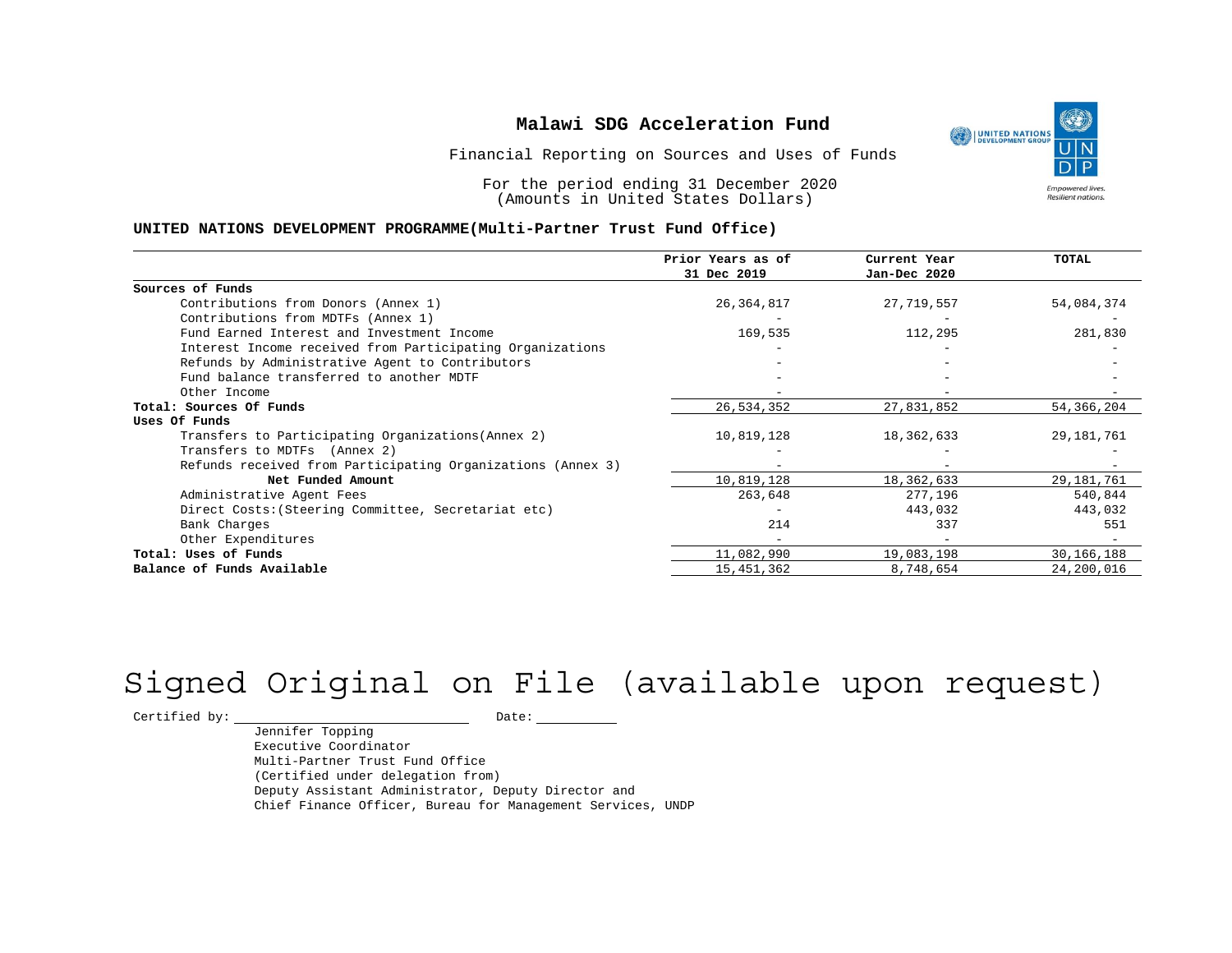

Financial Reporting on Sources and Uses of Funds

For the period ending 31 December 2020 (Amounts in United States Dollars)

### **UNITED NATIONS DEVELOPMENT PROGRAMME(Multi-Partner Trust Fund Office)**

### **Annex - 1: Contributions**

|                                  | Prior Years as of | Current Year             | TOTAL      |
|----------------------------------|-------------------|--------------------------|------------|
|                                  | 31 Dec 2019       | Jan-Dec 2020             |            |
| From Contributors                |                   |                          |            |
| DEPARTMENT FOR INT'L DEVELOPME   | 24,836,795        | 7,915,305                | 32,752,101 |
| Delivering Results Together      | 41,469            | $\overline{\phantom{0}}$ | 41,469     |
| Expanded DaO Funding Window      | 636,454           | $\overline{\phantom{0}}$ | 636,454    |
| FLEMISH GOVERNMENT               | 837,312           | 181,147                  | 1,018,459  |
| Foreign, Commonwealth & Dev. Off |                   | 9,425,619                | 9,425,619  |
| GOVERNMENT OF IRELAND            | -                 | 70,225                   | 70,225     |
| GOVERNMENT OF NORWAY             |                   | 10,102,798               | 10,102,798 |
| GOVERNMENT OF ROMANIA            |                   | 24,462                   | 24,462     |
| UNITED NATIONS CHILDREN'S FUND   | 12,786            | $\overline{\phantom{0}}$ | 12,786     |
| Total: Contributions             | 26, 364, 817      | 27,719,557               | 54,084,374 |

## Signed Original on File (available upon request)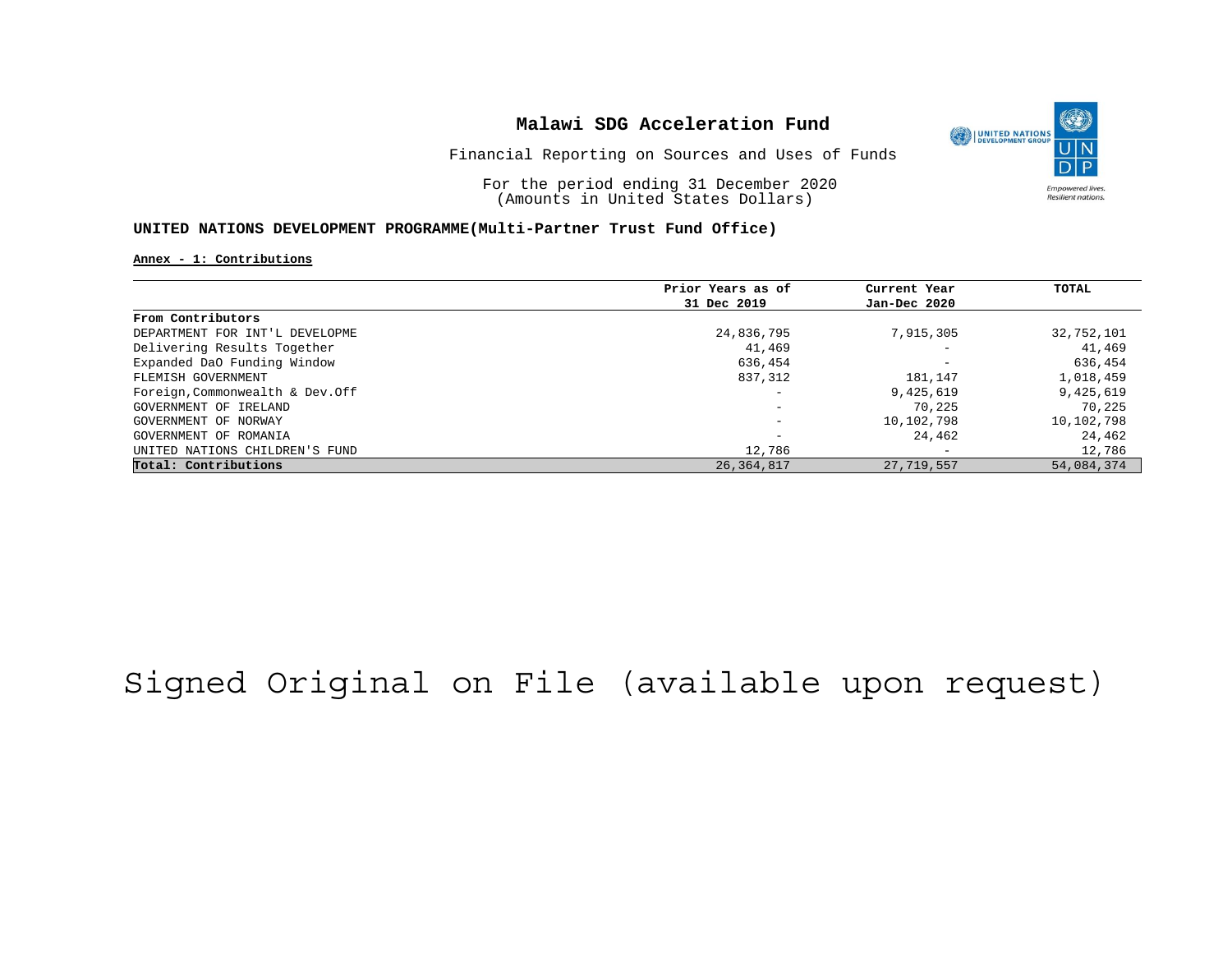

Financial Reporting on Sources and Uses of Funds

For the period ending 31 December 2020 (Amounts in United States Dollars)

#### **UNITED NATIONS DEVELOPMENT PROGRAMME(Multi-Partner Trust Fund Office)**

**Annex - 2: Transfers**

|                                | Prior Years as of | Current Year | TOTAL      |
|--------------------------------|-------------------|--------------|------------|
|                                | 31 Dec 2019       | Jan-Dec 2020 |            |
| To Participating Organizations |                   |              |            |
| <b>FAO</b>                     | 2,942,442         | 3,016,989    | 5,959,431  |
| IOM                            | -                 | 170,000      | 170,000    |
| UNAIDS                         | -                 | 50,000       | 50,000     |
| UNDP                           | 1,503,957         | 2,457,459    | 3,961,416  |
| UNHCR                          | -                 | 90,000       | 90,000     |
| UNICEF                         | 366,628           | 1,215,268    | 1,581,896  |
| UNODC                          |                   | 40,000       | 40,000     |
| WFP                            | 6,006,100         | 11,765,949   | 17,772,049 |
| Total Transfers                | 10,819,128        | 18,805,665   | 29,624,793 |

## Signed Original on File (available upon request)